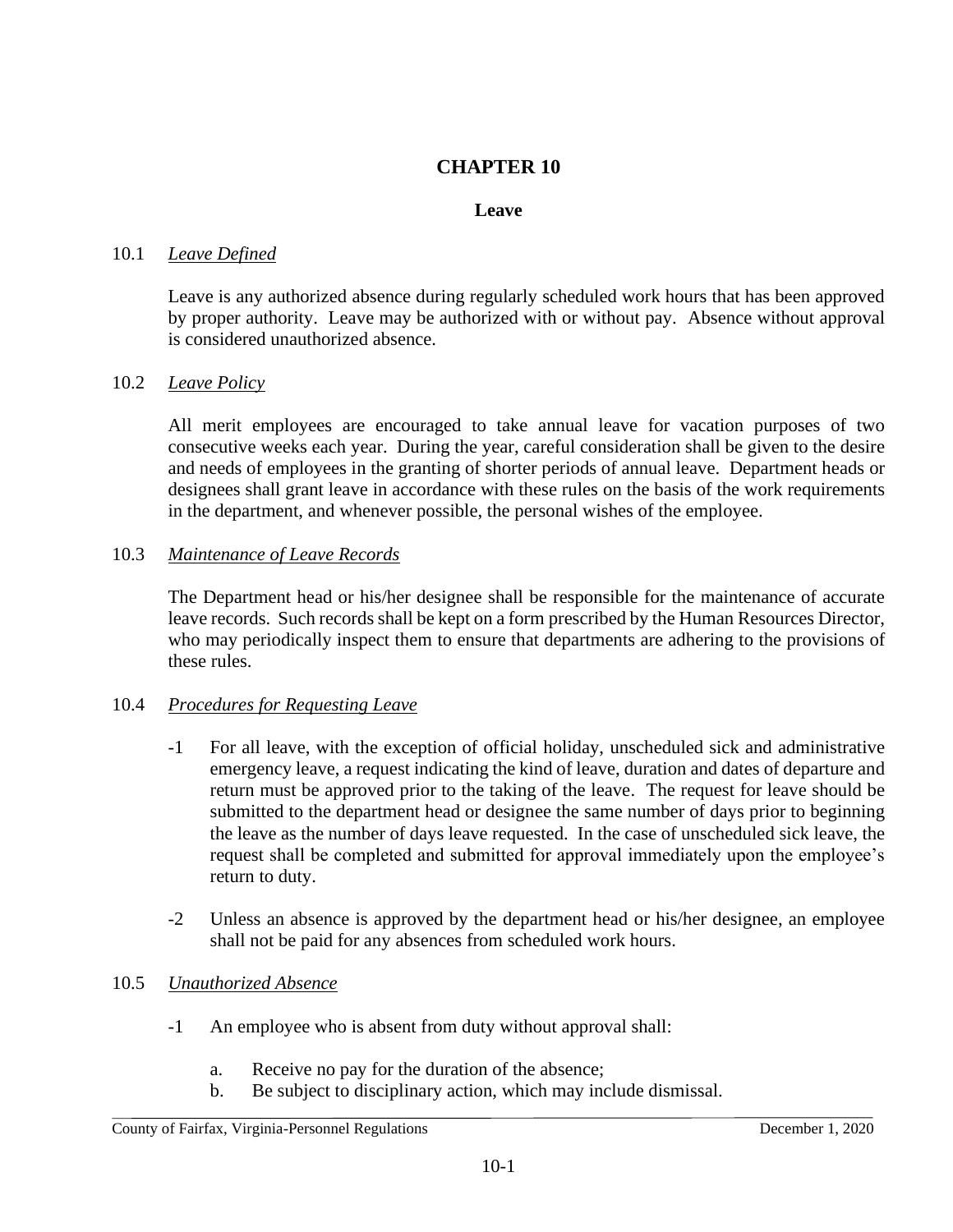- -2 It is recognized there may be extenuating circumstances for unauthorized absence and due consideration shall be given each case.
- -3 Failure of an employee to report for work at the expiration of an authorized leave or to request an extension of such leave shall be considered an absence without leave.

#### 10.6 *Types of Leave*

The following types of leave, and no other, are officially established:

- 1 Annual leave (Section 10.7 10.12);
- 2 Sick leave (Section 10.13 10.21);
- 3 Extraordinary sick leave (Section 10.16);
- 4 Paid family leave (Section 10.23)
- 5 Leave for injury in line of duty (Section 10.24);
- 6 Bereavement leave (Section 10.25);
- 7 Compensatory leave (Section 10.26 10.28);
- 8 Military leave (Section 10.29);
- 9 Civil leave (Section 10.30);
- 10 Volunteer activity leave (Section 10.31);
- 11 Leave without pay (Section 10.32);
- 12 Education leave (Section 10.33);
- 13 Holiday leave (Section 10.34 10.35);
- 14 Administrative leave (Section 10.36);
- 15 Leave for inclement weather or other emergencies (Section 10.37).
- 10.7 *Granting Annual Leave*

Department heads or designees shall grant annual leave with pay in accordance with the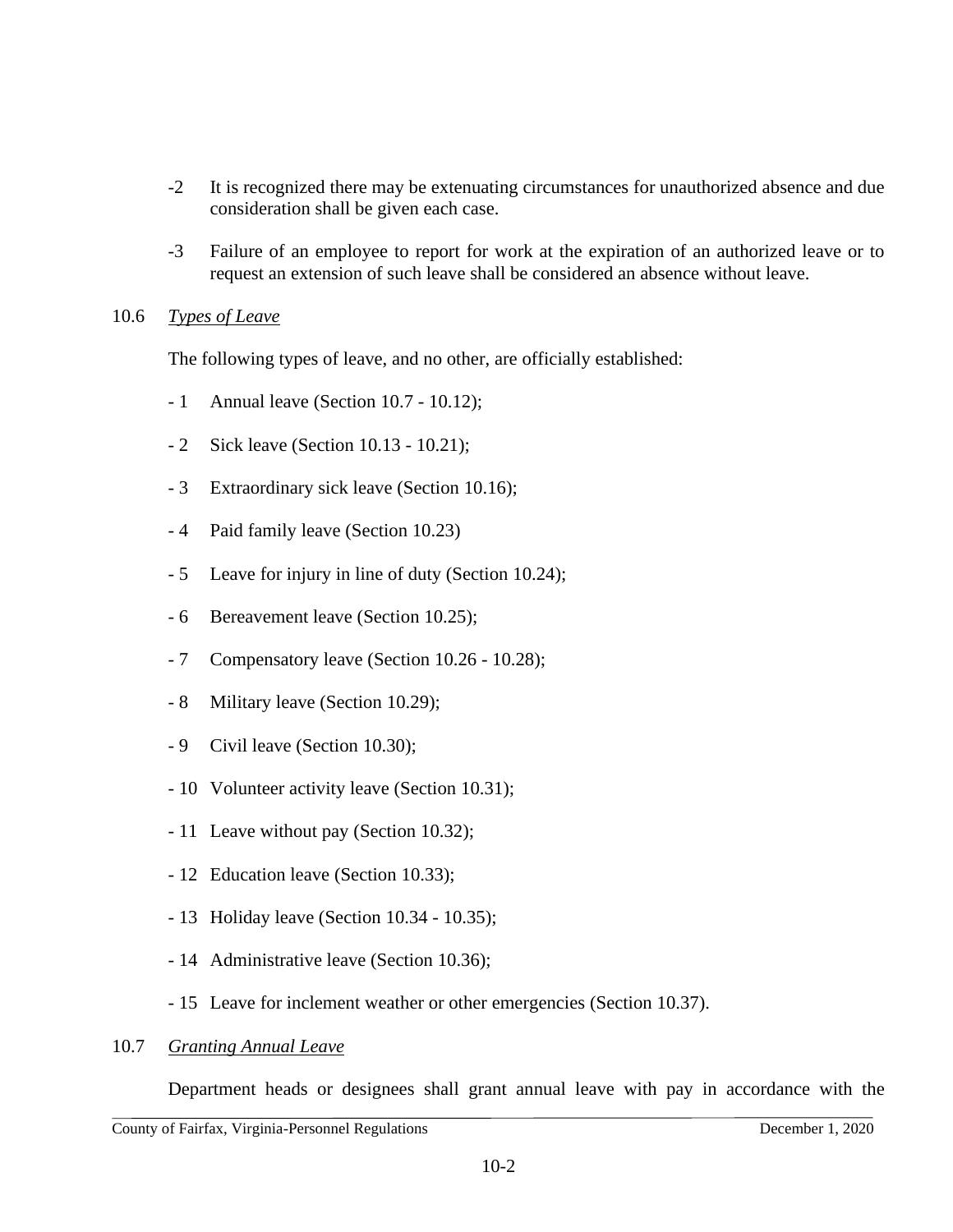following provisions:

- -1 Annual leave shall normally be granted unless a department head or designee specifically defers an employee's absence because of work requirements.
- -2 Annual leave shall not exceed the total amount credited to an employee at the beginning of the pay period in which the absence occurs.

# 10.8 *Crediting of Annual Leave*

Annual leave shall be credited as follows for merit employees and senior managers as designated in Chapter 4.

- -1 During pay periods in which a merit employee is in paid status for at least one hour, annual leave shall be credited according to scheduled hours. Incumbents in positions with 80 scheduled work hours per pay period will receive the following annual leave credits, based on length of service:
	- a. Less than three years of service receive four (4) hours;
	- b. Three  $(3)$  years but less than fifteen  $(15)$  years receive six  $(6)$  hours;
	- c. Fifteen (15) and greater years of service receive eight (8) hours.
- -2 Merit employees with scheduled hours other than 80 hours per pay period shall receive leave prorated according to total scheduled hours. Employees working in more than one merit position will accrue annual leave in all positions.
- -3 Employees who are participants in the Deferred Retirement Option Plan (DROP) will be considered as merit employees for purposes of crediting annual leave.
- -4 Employees reemployed or reinstated within one calendar year of their separation in good standing should have their annual leave computed on the basis of total years of service. Revised leave computation dates shall be rounded to the nearest day.
- -5 Employees with less than ten (10) years of service may accumulate annual leave up to 240 hours. Employees with ten (10) or more years of service may accumulate annual leave up to 320 hours.
- -6 Annual leave in excess of the limits imposed by this section existing at the end of each calendar year shall be converted to sick leave.
- -7 Employees shall not receive dual compensation from the County for annual leave.
- -8 Employees designated as senior managers shall receive 208 hours (26 days) of annual leave at the beginning of each calendar year. Senior managers appointed after the start of a calendar year shall receive annual leave credit on a prorated basis for that year.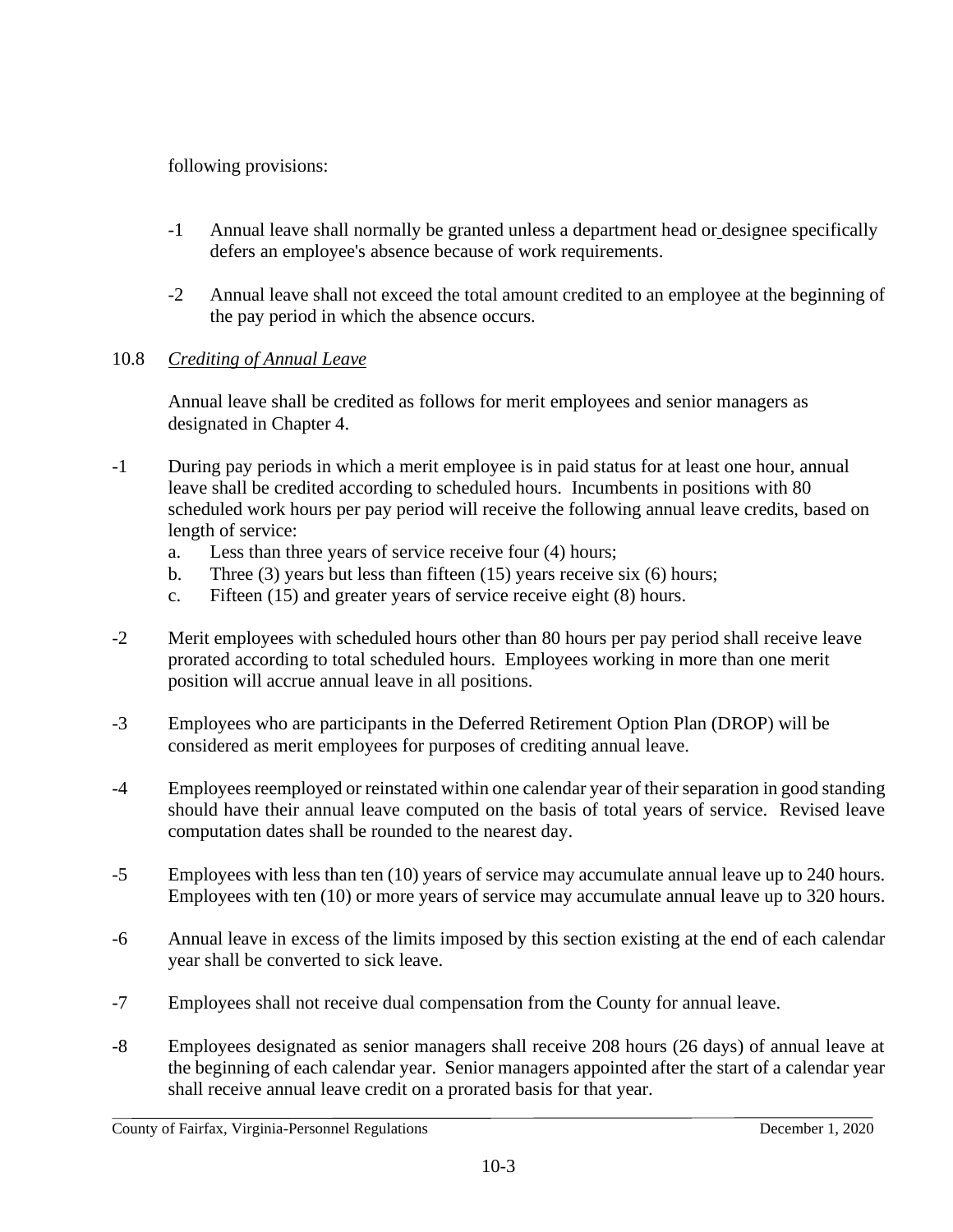## 10.9 *Debiting Annual Leave*

Annual leave shall be debited as follows:

- -1 The amount of annual leave to be debited shall be computed on the basis of the exact number of days or hours an employee is scheduled to work in the period when leave is taken.
- -2 Annual leave shall be debited in no less than one-tenth hour units.
- -3 Overdrawn annual leave shall be debited in the following order: compensatory leave, leave without pay.

## 10.10 *Transfer of Annual and Sick Leave*

Annual or sick leave may be transferred from one employee to another employee in the following situations:

- -1 Annual or sick leave may be transferred from one employee to another when the employee-in-need has exhausted his/her sick leave and is facing an absence without pay due to his/her extended illness or that of an immediate family or household member as defined in Chapter 2, with the following provisions:
	- a. Annual or sick leave may be transferred to any County employee eligible to receive sick leave.
	- b. Employees transferring sick leave may not transfer more than 80 hours in any calendar year.
	- c. The employee transferring annual or sick leave relinquishes all rights to that leave. Annual or sick leave transferred under this policy cannot be recovered at a later date.
	- d. An employee may not transfer leave to his/her immediate supervisor or reviewing authority for performance evaluations.
	- e. Unused transferred leave may be transferred to another leave recipient or returned to the donor.
	- f. Transferred leave may be granted only to employees who have exhausted their sick leave balance and whose combined annual and compensatory leave balance does not exceed 80 hours (120 hours for 24-hour shift employees).
	- g. This policy does not preclude or in any way limit the right of an employee to apply for advanced or extraordinary sick leave under existing procedures.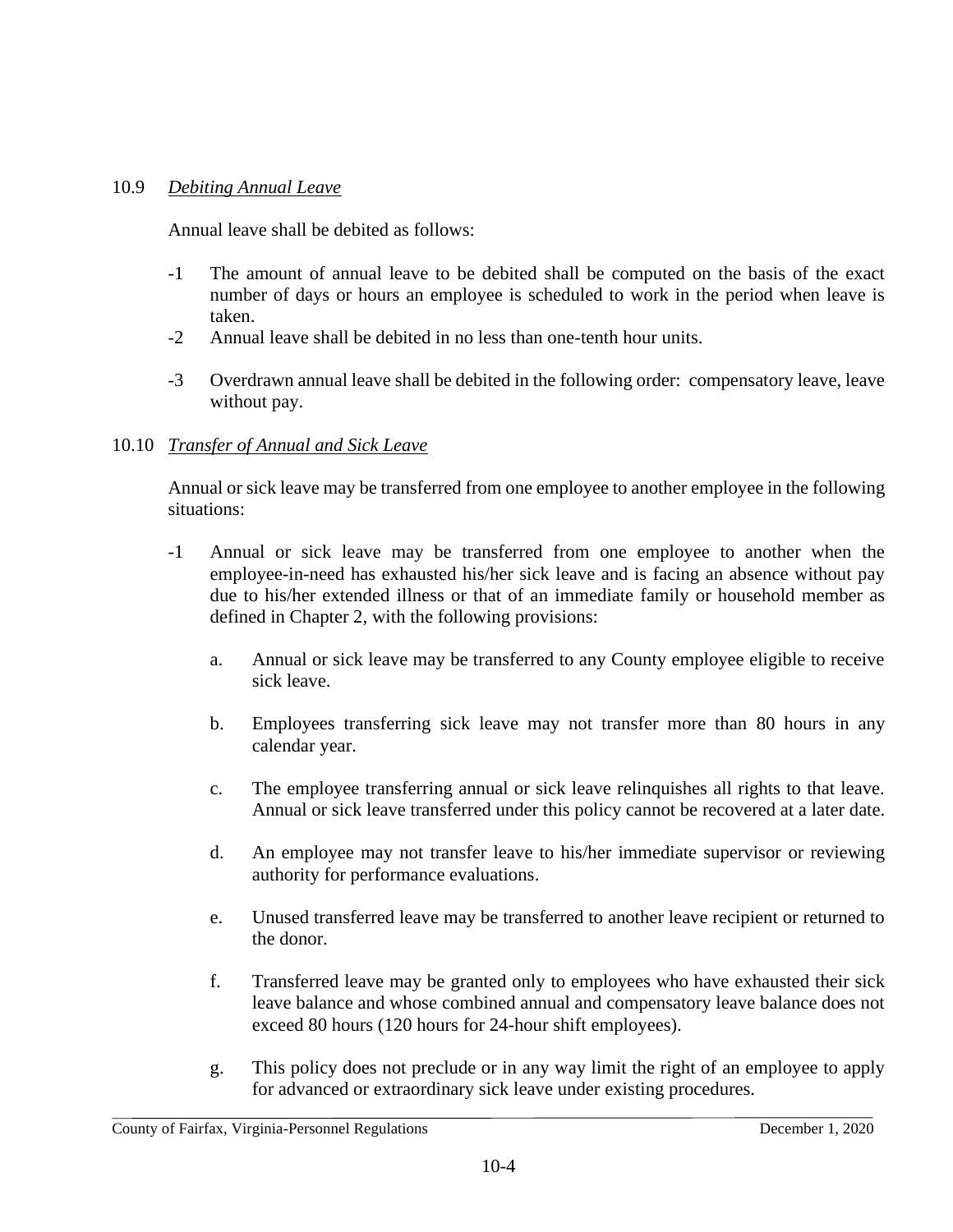- h. Final approval of leave transfer requests rests with the department head or designee.
- i. An employee who returns to work before using all received transferred leave may use the balance for subsequent treatment or recuperation from the ailment for which the leave was granted. This balance may be used for up to one year from the date transferred leave was approved.
- -2 Annual leave may be transferred from one employee to another when the employee-in-need is a member of the National Guard or an organized military reserve of the United States who has volunteered or been ordered to active duty pursuant to an order by the President of the United States or a competent State authority. The transfer of annual leave under this Section is subject to the following conditions:
	- a. Annual leave may be transferred to any merit County employee who is a member of the National Guard or an organized military reserve of the United States.
	- b. The employee transferring annual leave relinquishes all rights to that leave. Annual leave transferred under this policy cannot be recovered at a later date. Once the leave has been used by the employee, it cannot be recovered.
	- c. An employee may not transfer leave to his/her immediate supervisor or reviewing authority for performance evaluations.
	- d. Transferred annual leave may only be used when the employee called to active military duty has reduced his/her accrued annual and compensatory leave to a combined balance no greater than 80 (120 hours for 24-hour shift employees) hours.
	- e. Final approval of leave transfer requests rests with the department head or designee.

### 10.11 *Effect of Transfers on Annual Leave Credits*

A merit employee who transfers from one department to another shall have his/her total annual leave credits transferred to the new department.

### 10.12 *Effect of Separation on Annual Leave Credits*

Upon separation, an employee shall be paid for the unused portion of his/her accrued annual leave, except as modified by the rules governing resignation without sufficient notice.

#### 10.13 *Sick Leave Policy*

Sick leave shall be used when an employee is incapacitated by sickness or injury; for childbirth, placement of a child for adoption or foster care; for medical, dental, or optical diagnosis or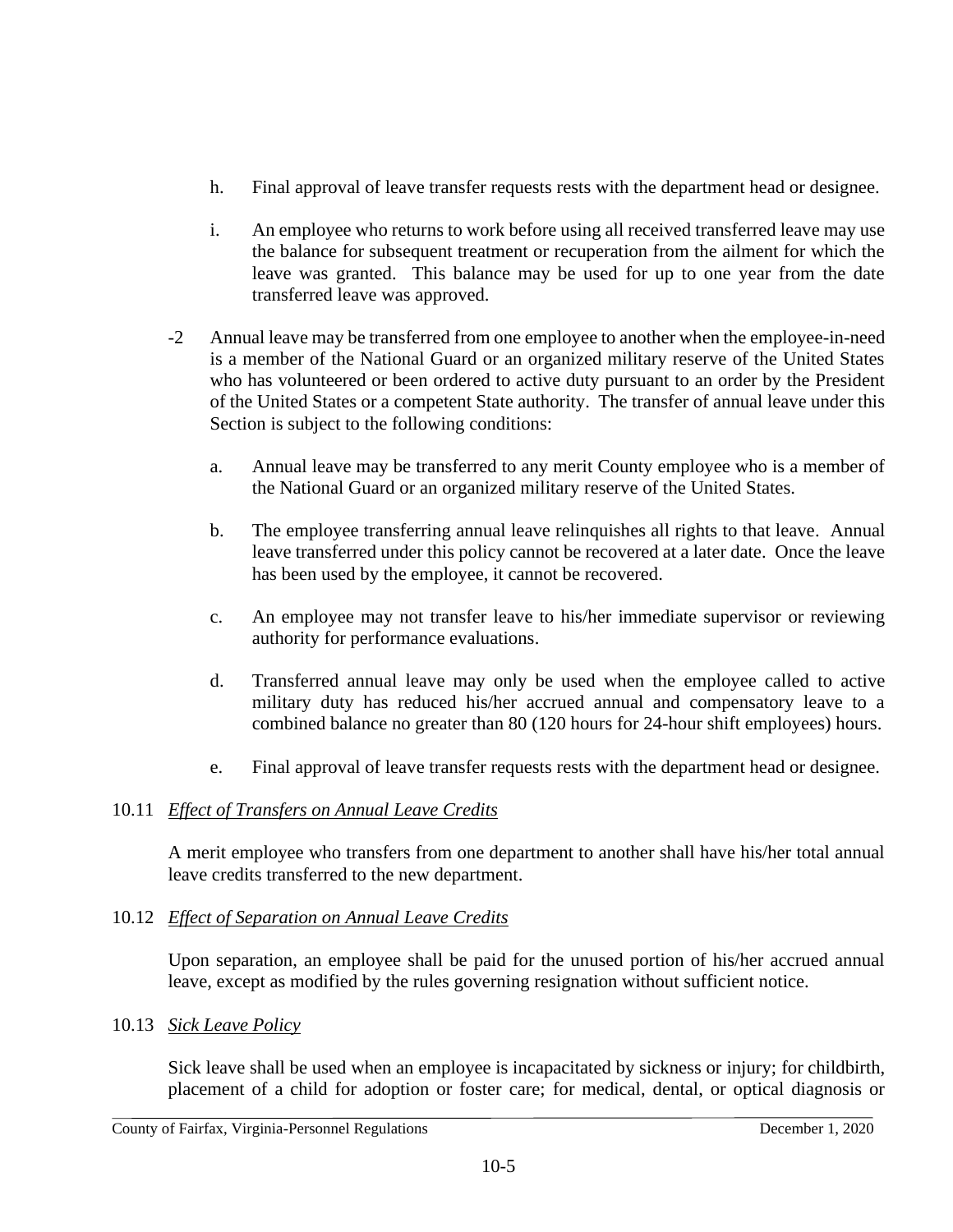treatment; for necessary care and attendance or death of a member of the employee's immediate family or household member, as defined in Chapter 2; exposure to a contagious disease when the attendance at duty jeopardizes the health of others. Sick leave for childbirth and adoption/foster care placement shall comply with the provisions in Section 10.22 of these Regulations.

# 10.14 *Granting Ordinary Sick Leave*

Department heads or designees shall grant sick leave with pay to merit employees in accordance with the following provisions:

- -1 Ordinary sick leave shall not exceed the total amount credited to an employee at the beginning of the pay period in which the absence occurs;
- -2 Leave without pay may be granted for sickness extending beyond the earned credit;
- -3 For merit employees' annual or compensatory leave credits may be used for sick leave.

### 10.15 *Granting Advance Sick Leave*

- -1 Advance sick leave, not to exceed 192 hours (288 hours for 24-hour shift employees), may be granted to merit employees qualified to earn ordinary sick leave in cases of serious disability or ailments of the employee, the spouse, minor or disabled child, parent or parentin-law of an employee when it is to the advantage of the County to do so.
- -2 Advance sick leave may be granted to employees whose combined annual and compensatory leave balance does not exceed 80 hours.
- -3 Advance sick leave shall not normally be advanced to a merit employee qualified to earn ordinary sick leave during his/her first year of service with the County.
- -4 Advance sick leave shall not be approved retroactively to restore hours previously charged to the employee's annual or compensatory leave balance for an ailment or disability.
- -5 When a department head or designee believes that a request for advance sick leave is justified, a personnel action form shall be prepared with the following supporting documentation:
	- a. The circumstances and the need for such leave verified by a physician's statement;
	- b. The time and date when accrued sick leave will be exhausted;
	- c. The number of hours of advance sick leave requested and date to which such leave will extend;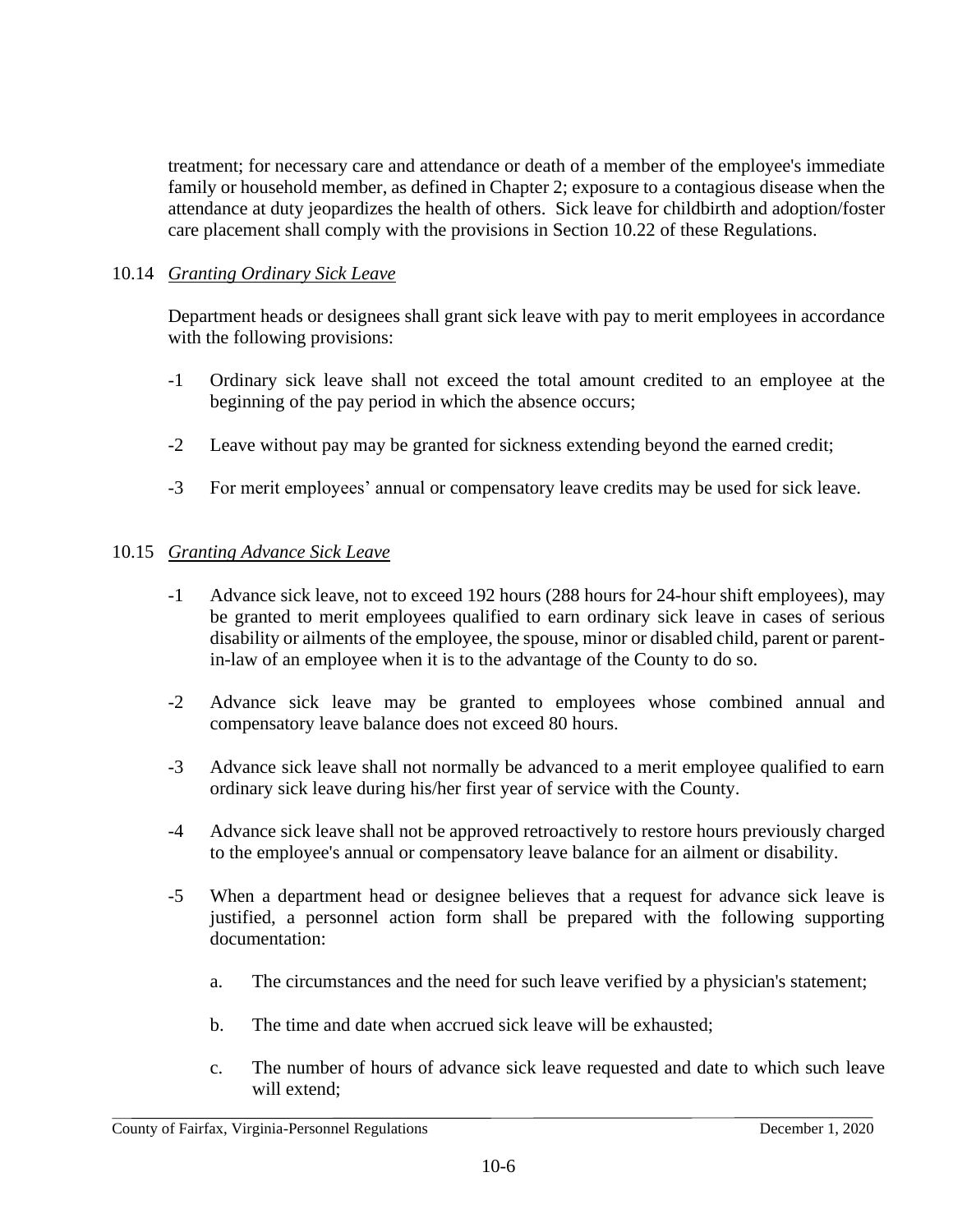- d. Probable return to duty and prospect for continued employment;
- e. Recommendation of the department head or designee;
- f. Statement notifying employee of the repayment requirement if advance sick leave is approved.
- -6 The Human Resources Director shall consider the information provided and make a recommendation to the County Executive.
- -7 Advance sick leave shall be approved by the County Executive or his/her designee.
- -8 Advance sick leave shall be charged to future accruals of sick leave. An employee may not use regular sick leave until the approved advance sick leave is repaid.
- -9 An employee who returns to work before using all approved advance sick leave may use the balance for subsequent treatment or recuperation from the ailment for which the leave was granted. This balance may be used for up to one year from the date advance sick leave was first used.
- -10 An employee returning to work before using all approved advance sick leave may request an adjustment to his/her leave record to eliminate or reduce the remaining approved advance sick leave.
- -11 When an employee who receives advance sick leave leaves County service for any reason and the advance sick leave has not been repaid, the County will be financially reimbursed for the balance of sick leave remaining, except in the case of full disability or death.

# 10.16 *Granting Extraordinary Sick Leave*

- -1 When the above provisions do not adequately allow for the illness or injury of a merit employee qualified to earn sick leave, and when the department head or designee believes that it is to the advantage of the County to do so, he/she may request of the County Executive, through the Human Resources Director, that the employee be granted an extraordinary sick leave not to exceed 4 hours (6.0 hours for 24-hour shift employees) for each month of service.
- -2 Extraordinary sick leave shall be recorded on the employee's leave record but shall not be charged to future accrued leave of any kind.

# 10.17 *Crediting Sick Leave*

Sick leave shall be credited as follows for merit employees and senior managers as designated in Chapter 4.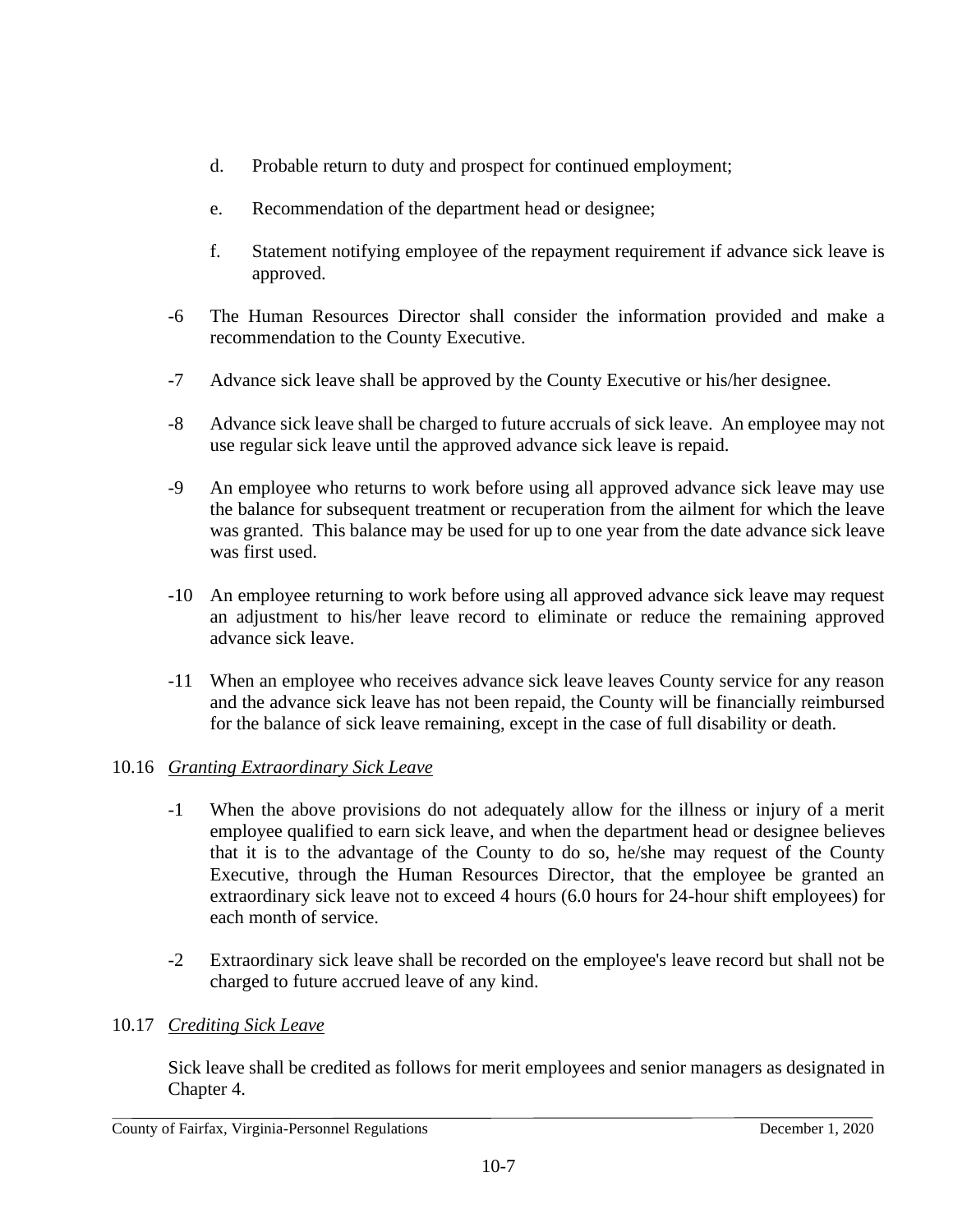- -1 During pay periods in which a merit employee is in paid status for at least one hour, sick leave shall be credit based on scheduled hours. Incumbents in positions with 80 scheduled work hours per pay period will receive a four (4) hour sick leave credit.
- -2 Merit employees with scheduled hours other than 80 shall receive sick leave prorated accordingly. Employees holding multiple merit positions are eligible to accrue sick leave on scheduled hours in all positions.
- -3 Unused sick leave may be accumulated without limit.
- -4 Employees, when separated in good standing and reemployed or reinstated within one calendar year of separation, shall have their unused sick leave reinstated.
- -5 Senior managers shall receive 104 hours (13 days) of sick leave at the beginning of each calendar year. Sick leave balances granted senior managers appointed after the start of a calendar year shall be prorated accordingly.
- -6 Employees who are participants in the Deferred Retirement Option Plan (DROP) will be considered as merit employees for purposes of crediting sick leave.

# 10.18 *Debiting Sick Leave*

Sick leave shall be debited as follows:

- -1 The amount of sick leave to be debited shall be computed on the basis of the exact number of days or hours an employee is scheduled to work in the period when leave is taken.
- -2 Sick leave shall be debited in no less than one-tenth hour units.
- -3 Overdrawn sick leave shall be debited in the following order: annual leave, compensatory leave, and leave without pay.

# 10.19 *Effect of Transfer on Sick Leave Credits*

A merit employee who transfers from one department to another shall have his/her total sick leave credits transferred to the new department.

# 10.20 *Effect of Separation on Sick Leave Credits*

1. Sick leave credits shall not be paid to an employee upon separation.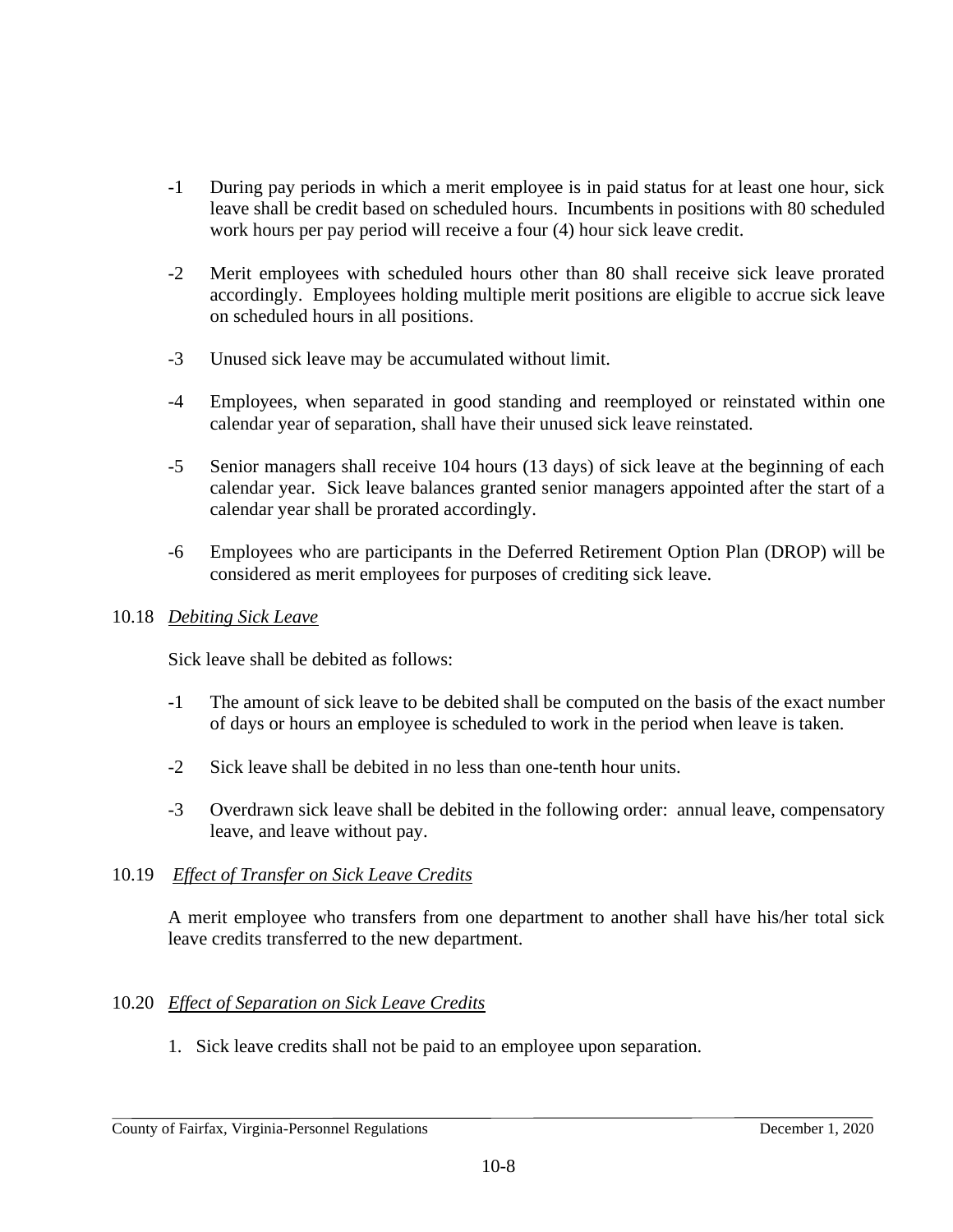- 2. Upon application for retirement, an employee's sick leave credits can be applied towards membership service credit at the rate of one month of credit for each 172 hours of accrued unused sick leave and prorated for any fraction of this amount.
- 3. Employees who are participants in the Deferred Retirement Option Plan may apply all sick leave credits towards membership service credit for retirement or retain 40 hours as an initial sick leave balance, while the remaining sick leave credits are applied towards membership service credit for retirement.

### 10.21 *Other Factors Relative to Sick Leave*

-1 Reporting of sickness.

Employees who are absent from duty for reasons which entitle them to sick leave shall notify their respective supervisors within the time frame established by the Department unless physically unable to do so. Upon return to work, the employee shall submit immediately to his/her supervisor an authorization for leave form.

-2 Medical certificate.

A department head or designee may require a medical statement for sick leave when it occurs before or after a holiday or other scheduled day off, or when it is in excess of two workdays. When an employee has a record of repetitious usage of short amounts of sick leave over an extended period a department head or designe**e** may require a medical certificate for each day of sick leave taken. Employees shall be provided advance notice that a medical certificate will be required for future absences.

- -3 The department head or designee may require an employee returning from sick leave to take a medical examination, or, with the concurrence of the Human Resources Director, on such other occasions that he/she deems it in the best interest of the County. The medical examination shall be given by a medical doctor designated by the Human Resources Director or his designee.
- -4 Investigation of sickness. A department head or designee may investigate the alleged illness of an employee absent on sick leave.
- -5 False or fraudulent use of sick leave. False or fraudulent use of sick leave shall be cause for disciplinary action against the offending employee. Such disciplinary action may include dismissal.
- -6 An employee on annual leave who presents a medical certificate giving the dates of illness may have that portion of his/her annual leave converted to sick leave.
- -7 Conversion of sick leave. Conversion of sick leave to annual leave shall not be permitted.
- -8 State worker's compensation insurance. An employee, who is eligible to receive state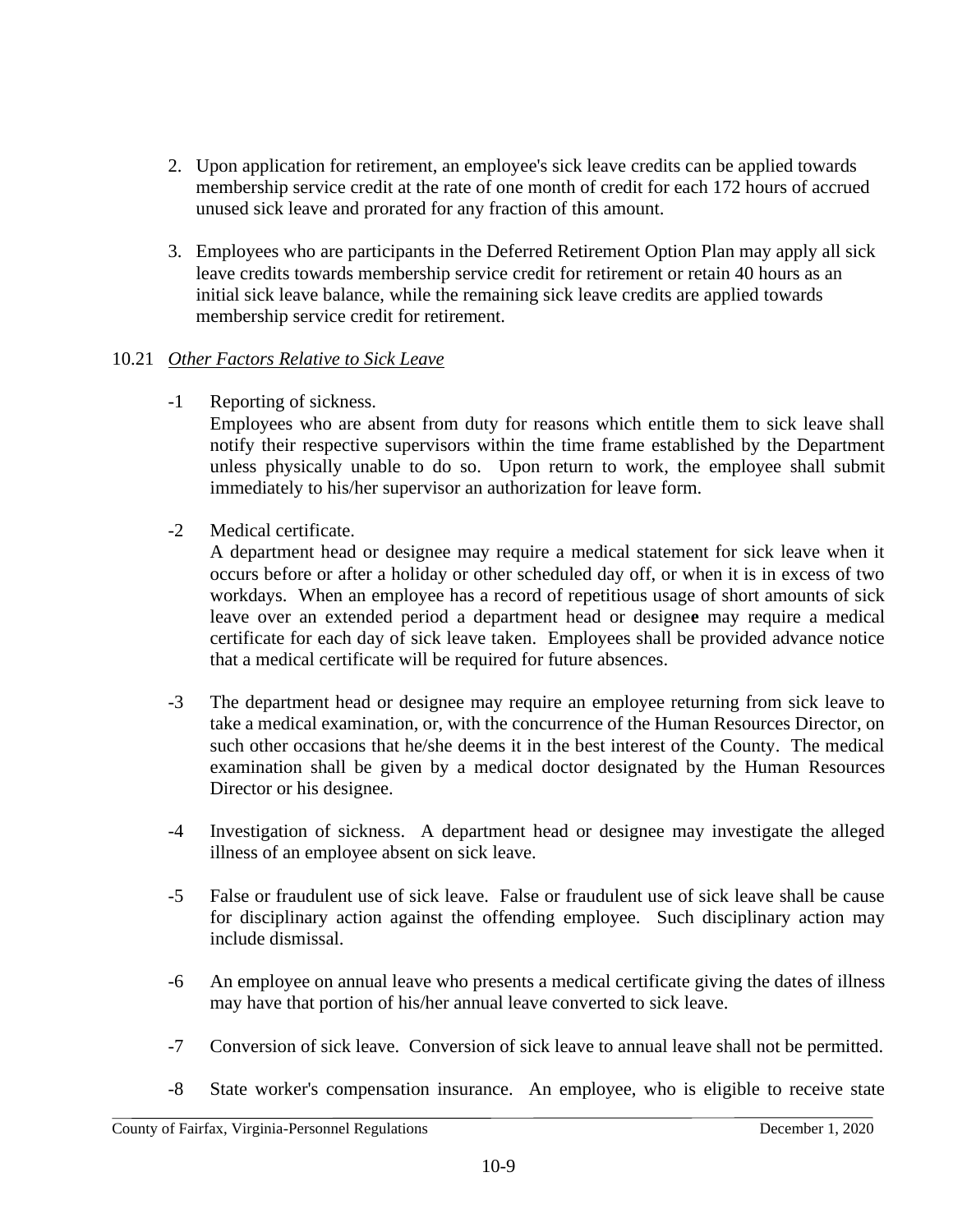worker's compensation payments beyond the year of injury leave, may elect to use accumulated sick leave and/or annual leave. The use of such leave will be coordinated with worker's compensation payments so that the total amount received from both sources does not exceed the employee's full wage or salary until such sick and/or annual leave is depleted or until the employee returns to work.

Leave hours used will be calculated only on that portion of total compensation over the workers' compensation payment. While using sick and/or annual leave the employee will continue accruing sick and annual leave.

## 10.22 *Family and Medical Leave*

Eligible employees, as defined by the implementing regulations of the Family and Medical Leave Act, may take job-protected, unpaid leave, or substitute appropriate paid leave, for up to a total of 12 workweeks in any 12 months for the birth of a child, for the placement of child for adoption or foster care, because the employee is needed to care for a family member (child, spouse, parent or parent-in-law) with a serious health condition, because the employee's own serious health condition makes the employee unable to perform the functions of his or her job, or because of any qualifying exigency arising out of the fact that the employee's spouse, son, daughter, parent or parent-in-law is a covered military member on covered active duty. In addition, eligible employees may take job-protected, unpaid leave or substitute appropriate paid leave for up to a total of 26 workweeks in a single 12-month period to care for a covered service member with a covered serious injury or illness. The terms "covered military member," "covered active duty," and "covered serious injury or illness" shall be defined as set forth in the Family and Medical Leave Act as amended.

Family and medical leave consists of any combination of sick leave, annual leave, paid family leave, compensatory leave, and leave without pay. Sick leave used for the purpose of family or medical leave must conform to the requirements in Section 10.13. If paid family leave (Section 10.23) is taken for the birth, adoption, or foster care placement of a child, the leave must be applied towards the employee's Family and Medical Leave entitlement if applicable.

- -1 Family and medical leave shall be granted to any merit employee for a period of up to twelve work weeks over a twelve-month period. The twelve-month period during which family and medical leave may be taken for the birth of or placement of a child shall expire at the end of the twelve-month period beginning on the date of birth or placement. Service member caregiver leave is granted for up to 26 workweeks during a single 12-month period on a per-covered service member and per-injury/illness basis. Work week is defined as the hours an employee is regularly scheduled to work in a seven (7) consecutive day period.
- -2 The twelve-month period for family and medical leave usage shall commence with the first use of family or medical leave. The single twelve-month period for service member caregiver leave shall commence with the first day the eligible employee takes service member caregiver leave and ends 12 months after that date regardless of the 12-month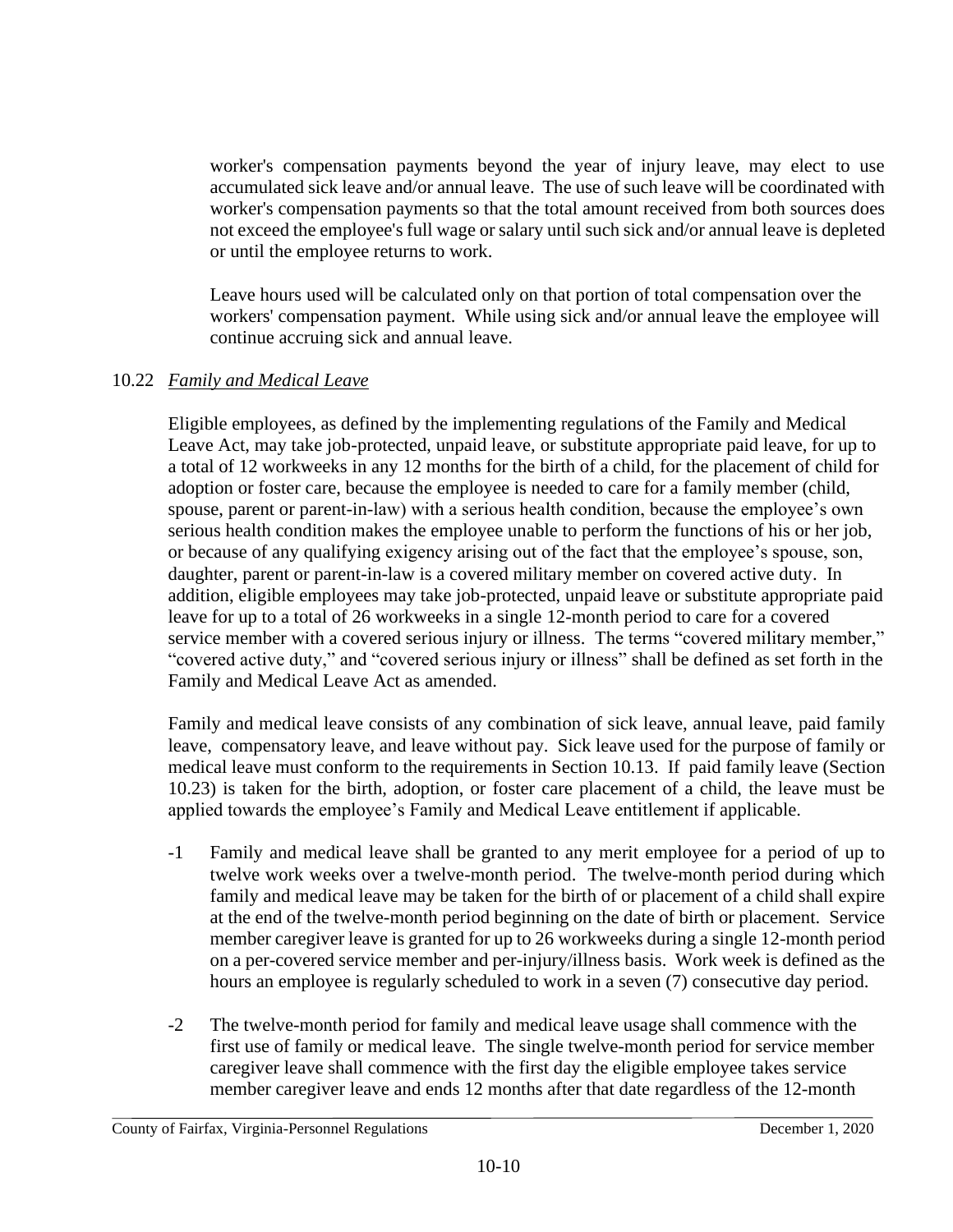period established for prior FMLA qualifying events.

- -3 Requests for leave beyond 12/26 work weeks are subject to regular leave policies with approval determined by the department head or designee.
- -4 Requests for family and medical leave must be made in writing and submitted 30 calendar days in advance whenever the necessity for such leave is foreseeable.
- -5 The mother may take six (6) weeks of sick leave immediately following the birth of her child. Use of additional sick leave requires medical certification. The non-birthing parent may take four (4) weeks of sick immediately following the birth of the child. Use of additional sick leave requires medical certification.
- -6 Parents and guardians may take four (4) weeks of sick leave immediately following placement of a child for adoption or foster care. Use of additional sick leave requires medical certification.
- -7 Family leave to include exigency leave may be taken on an intermittent or reduced schedule basis with the approval of the department head or designee. Medical leave may be taken on an intermittent or reduced schedule basis if certified as necessary by the health provider.
- -8 At the request of the department head or designee**,** the employee shall provide certification from a health care provider in connection with a request for medical leave. Additionally, an employee may be required to provide medical documentation concerning the continuing necessity for medical leave and in connection with any issue concerning his/her ability to return to work at the expiration of medical leave.
- -9 At the request of the department head or designee, the employee shall provide certification of a qualifying exigency in connection with a request for exigency leave.
- -10 At the discretion of the department head or designee**,** an employee requesting family leave for the birth or adoption of a child may be required to use all approved paid family leave, accrued annual, or sick leave prior to use of leave without pay. Employees requesting family or medical leave for all other reasons may be required to use accrued sick, and/or annual leave prior to use of leave without pay.
- -11 During the leave period, the County will provide coverage under the health insurance plan which the employee had selected prior to going on leave at the level and under the conditions coverage would have been provided if the employee had not gone on leave.
- -12 If the employee fails to return to work for a reason other than the continuation, recurrence, or onset of a serious health condition for him or herself, children, spouse, parents, parentsin-law, or injured family service member or other circumstances beyond the control of the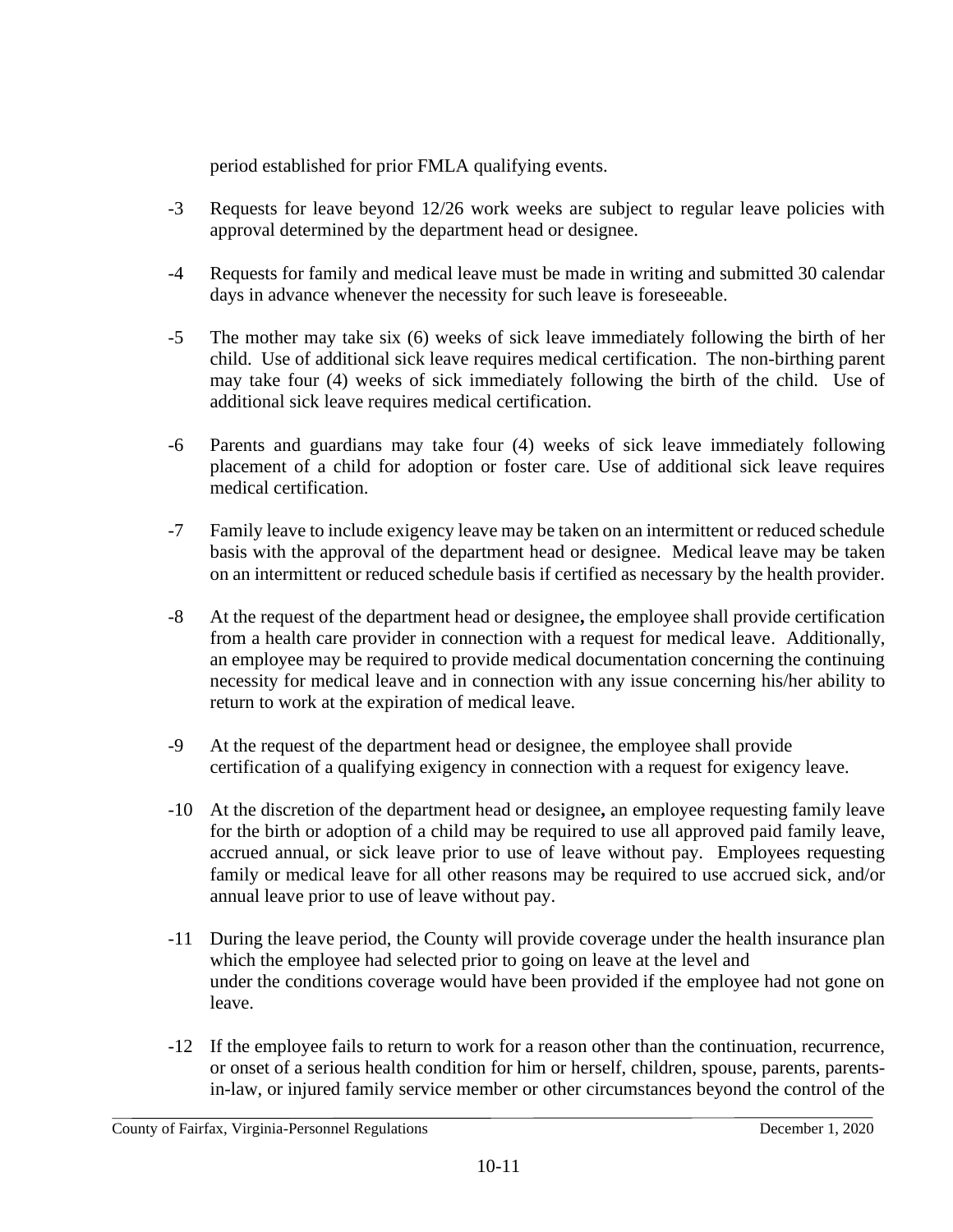employee, the County may recover the employer's contribution to the health insurance premium paid during any period of unpaid leave.

- -13 No employee shall be prevented from returning to work prior to the expiration of the 12/26 week period.
- -14 Employees shall return to the position vacated or, with the approval of the Human Resources Director, to another position in the same class.
- -15 Employees who do not plan to return to work should notify their department no later than at the expiration of the leave. Failure to return to work without giving notice at the expiration of the leave without good cause may result in an unsatisfactory service separation.
- -16 This regulation shall be construed as to ensure compliance with the minimum requirements of the Family and Medical Leave Act of 1993.
- *10.23* Paid Family Leave

Paid leave granted to eligible employees for any qualifying reason that would be covered under the Family and Medical Leave Act (FMLA) of 1993 and as set forth in section 10.22 above. Paid family leave shall only be available for the qualifying absences that would be covered under the Family Medical Leave Act on or after the effective date of this regulation.

- -1 All merit employees, including those in their initial probationary period, are eligible for paid family leave (PFL). Merit employees in their initial probationary period become eligible for paid family leave on the first day of the month following the employee's date of original appointment.
- -2 Fulltime merit employees may be eligible to take up to total of 240 hours of paid family leave (360 hours for 24-hour staff) in a twelve-month period. Merit employees scheduled to work less than 80 hours per pay period may be eligible for paid family leave pro-rated on the basis of scheduled work hours per pay period in a twelve-month period.
- -3 Paid family leave shall run concurrently with family and medical leave (Section 10.22) to the extent that family and medical leave is available to the employee.
- -4 For other than birth or placements for adoption/foster care events, the twelve-month period for paid family leave shall commence with the first use of paid family leave. For birth or placements for adoption/foster care events, the twelve-month period for paid family leave shall commence with the date of such birth or placement. Unused paid family leave hours do not carry over to another 12-month period.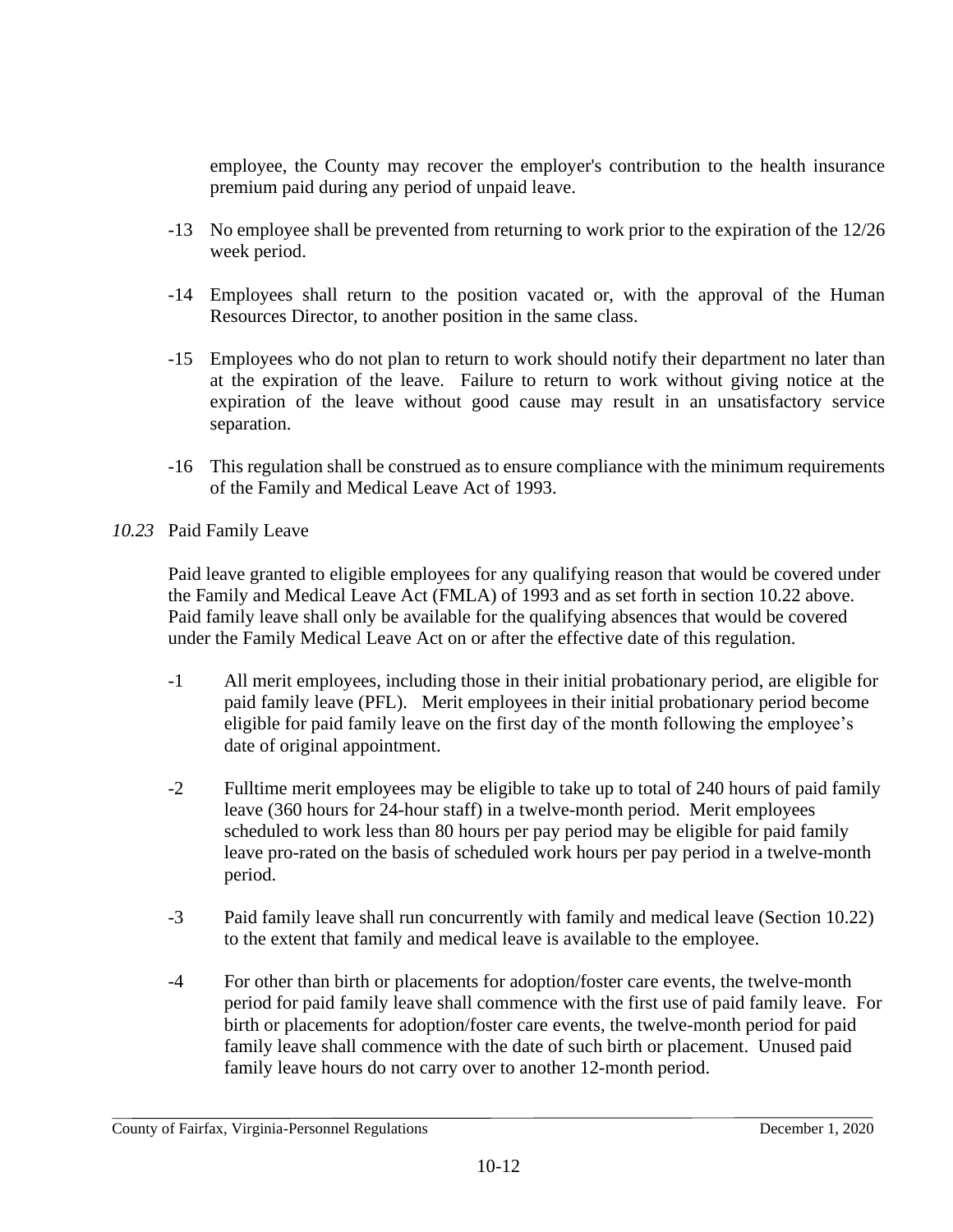- -5 Requests for paid family leave must be made in writing and submitted 30 calendar days in advance whenever the necessity for such leave is foreseeable.
- -6 Eligible employees are entitled to a total of up to 6 weeks paid family leave in a single twelve-month period.
- -7 Paid family leave can be taken on an intermittent (periodic) or consecutive (continuous) basis when certified as medically necessary by a healthcare provider. A request to use paid family leave on an intermittent basis which is not medically necessary (i.e. bonding time with a baby) must be coordinated and approved at the discretion of the department based on staffing and operational needs.
- -8 At the request of the department head or designee, the employee shall provide certification from a health care provider in connection with a request for paid family leave.
- 9 At the request of the department head or designee, the employee shall provide certification of a qualifying exigency in connection with a request for paid family leave.
- -10 Employees who are eligible for sick leave under sections 10.22-5 and 10.22-6 may utilize sick leave prior to using paid family leave.
- -11 Employees must exhaust paid family leave prior to using leave without pay, donated leave, advanced sick leave, or extraordinary sick leave.
- -12 Employees who leave County service while on paid family leave are not entitled to be paid for any unused portion of paid family leave.
- -13 Employees who do not plan to return to work should notify their department no later than at the expiration of the paid family leave. Failure to return to work without giving notice at the expiration of the leave without good cause may result in an unsatisfactory service separation.

# 10.24 *Leave for Injury in Line of Duty*

-1 A merit employee who is injured while performing the duties of his/her position, without fault or negligence on his/her part, and who is accepted as compensable under the Virginia Worker's Compensation Act, shall be granted injury leave with pay, as approved by the County Executive or his/her designee. Such eligibility for injury leave with pay begins on the first day of injury and shall expire not later than twelve calendar months from the original injury date. Reinjuries do not extend the period of eligibility for injury leave. Such leave requires a medical certificate from an approved licensed physician authorized by the County to treat worker's compensation claims. This certificate must set forth the nature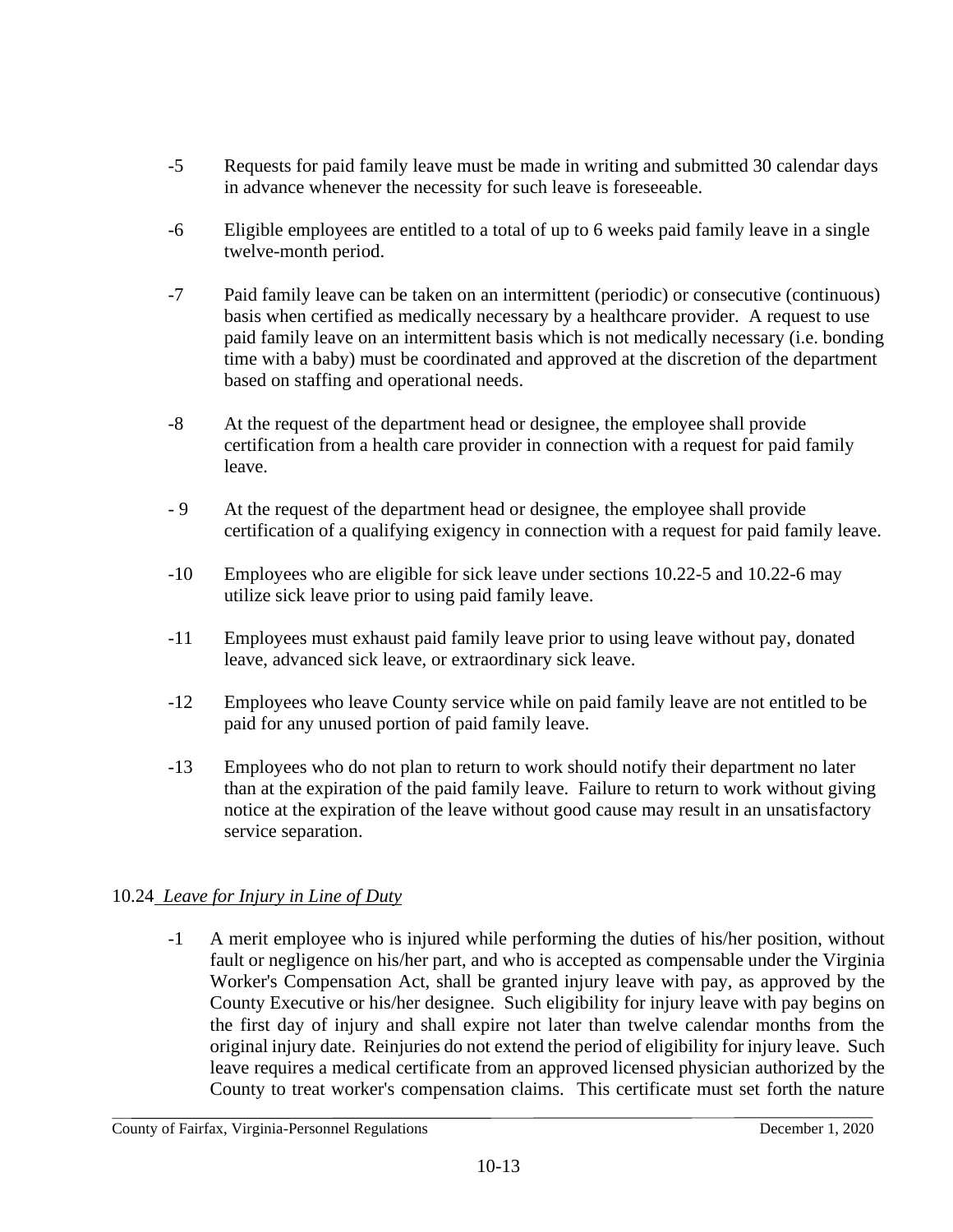and extent of the injury and the probable period of disability.

- -2 Extensions of injury leave beyond twelve calendar months may be granted by the department head or designee**.** In no case shall the employee be granted injury leave in excess of 2080 (2912 for 24-hour shift fire protection employees) total hours. In evaluating such requests, the following elements shall be considered:
	- a. The circumstances in which the injury occurred to include consideration of the nature and extent of the injury;
	- b. The nature and extent of treatment providing that the employee has continued under the regular care of the authorized physician requiring an office visit at minimum intervals of at least once every three months; and providing that the medical records clearly substantiate a relationship between the current prescribed treatment and the original injury;
	- c. The likelihood of the employee's return to duty;
	- d. The employee's past injury, leave and service record;
	- e. The employee's compliance with injury leave policies and requirements.
- -3 When possible, employees who have been injured but are not totally disabled, will be placed in temporary assignments without loss of pay with duties that fall within the medical restrictions prescribed by the treating physician.
- -4 When injury leave is used other leave benefits shall not accrue.
- -5 An employee on injury leave is expected to follow medical procedures and complete necessary forms/reports so as to ensure that worker's compensation payment will be credited to the appropriate account.
- -6 An employee on injury leave is specifically prohibited from engaging in activities that may impair his/her recovery. This includes:
	- a. Engaging in strenuous recreational or other physical activities without the approval of the authorized physician.
	- b. Being employed or self-employed to perform work of any kind without the prior written approval of the authorized physician and the Human Resources Director.
- -7 An employee on injury leave is not required to remain at home, but is required to be available for contact by his/her supervisor and to notify the supervisor of any change of residence during authorized absence.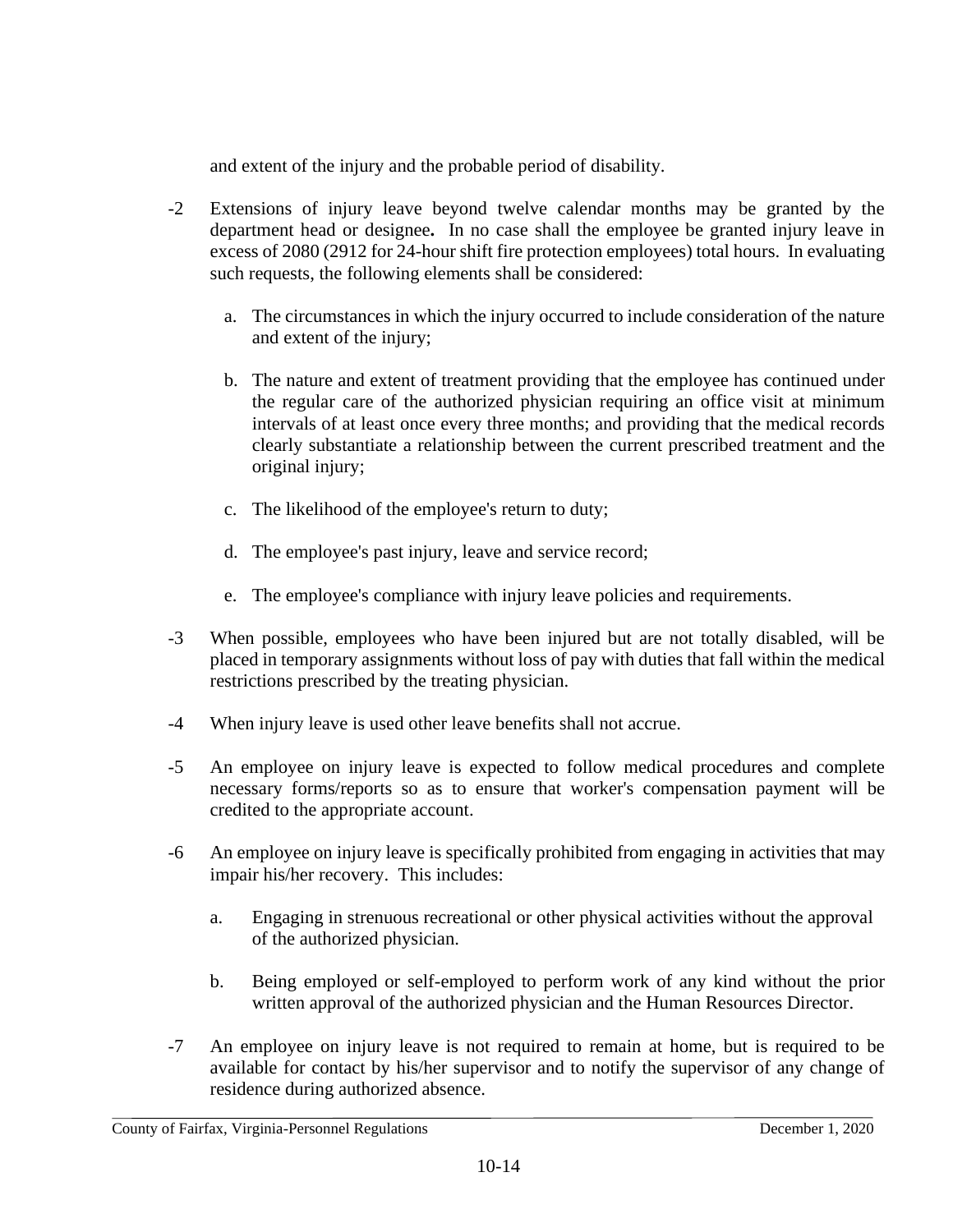-8 Failure of an employee on injury leave to follow prescribed procedures or to accept appropriate medical treatment, vocational rehabilitation, or medically appropriate temporary assignments, may result in disallowal of full salary continuation and reversion to straight worker's compensation wages, if eligible, for the time period of noncompliance, with the employee being liable for repayment of the monetary differential.

#### 10.25 *Bereavement Leave*

Bereavement leave may be used to cover an absence resulting from the death of an employee's extended family or household member, as defined in Chapter 2. Department heads or designees shall grant bereavement leave with pay to merit employees in accordance with the following provisions:

- -1 Full time merit employees shall be eligible to use up to 16 hours of bereavement leave per calendar year (24 hours for full time 24-hour shift fire protection employees). Merit employees scheduled to work less than 80 hours per pay period shall be eligible for bereavement leave on a pro-rated basis.
- -2 Bereavement leave may not be carried over from one calendar year to the next.
- -3 The amount of bereavement leave to be debited shall be computed on the basis of the exact number of hours an employee is scheduled to work in the period when the leave is taken.
- -4 Bereavement leave shall be debited in no less than one-tenth hour units.
- -5 Sick leave may be granted for absences extending beyond bereavement leave eligibility in accordance with the sick leave provisions herein.

#### 10.26 *Compensatory Leave*

- -1 Compensatory leave shall be credited to an employee as provided for in the rules governing overtime. Employees who are participants in the Deferred Retirement Option Plan (DROP) will be considered as merit employees for purposes of crediting compensatory leave.
- -2 Compensatory time for overtime worked shall be granted at the discretion of the employee at a time convenient to and approved by the department head or designee.
- -3 Overdrawn compensatory leave shall be debited in the following order: annual leave, leave without pay.

#### 10.27 *Effect of Transfers on Compensatory Leave*

An employee who transfers from one department to another shall have his/her compensatory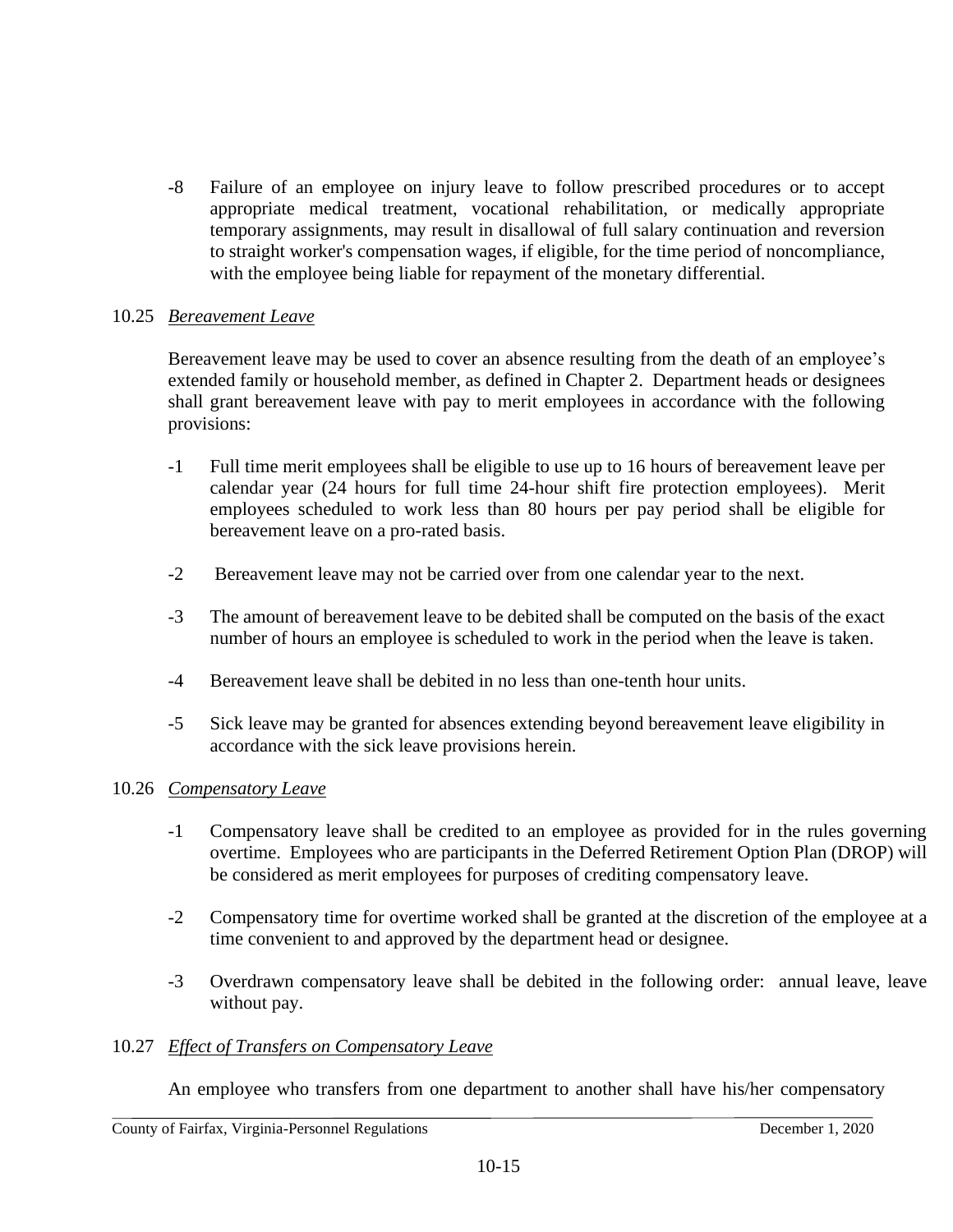leave transferred to the new department.

#### 10.28 *Effect of Separation on Compensatory Leave*

An employee who is separated from service may only be paid for any accrued overtime for which he/she has not been granted compensatory leave in accordance with the provisions of section 4.15-4.

- 10.29 *Military Leave*
	- -1 A merit employee who is a member of the National Guard or an organized military reserve of the United States, or is a former member of the Armed Services and has been reactivated by a competent authority shall be allowed military leave under the following circumstances:
		- a. Leaves of absence with pay not to exceed fifteen workdays during any one federal fiscal year (October 1 - September 30) to attend federally funded military duty, including duty for training. For the purposes of this section, one 24-hour shift workday shall equate to two military leave workdays. The employee shall report to work in accordance with the following schedule:
			- 1. If the period of service is less than 31 days, the employee must report back to work not later than the beginning of the next regularly scheduled workday after the military duty, including travel time and an 8-hour rest period, is completed.
			- 2. If the period of service is more than 30 days but less than 181 days, the employee must report back to work not later than 14 calendar days after completing service.
			- 3. If the period of service is more than 180 days, the employee must report back to work not later than 90 days after completing service.
			- 4. If the employee is hospitalized or convalescing from an injury or illness incurred during the period of service, then the time for the employee to report back to work will be extended.
		- b. Leaves of absence without pay for training not covered above. The employee shall report to work the next regularly scheduled workday after the training period, including travel time and an 8-hour rest period, is completed.
	- -2 A merit employee who is a member of the Virginia National Guard and who is called to emergency duty by the Governor to combat floods, riots, winter storms, hurricanes, or other disasters shall be allowed military leave with pay for each day of such service. A merit employee who is a member of any National Guard organization other than the State of Virginia and who is called to emergency duty by the competent authority of that state may elect to be placed on military leave without pay for each day of such service.

County of Fairfax, Virginia-Personnel Regulations December 1, 2020 The employee shall notify his/her supervisor as far in advance as possible when taking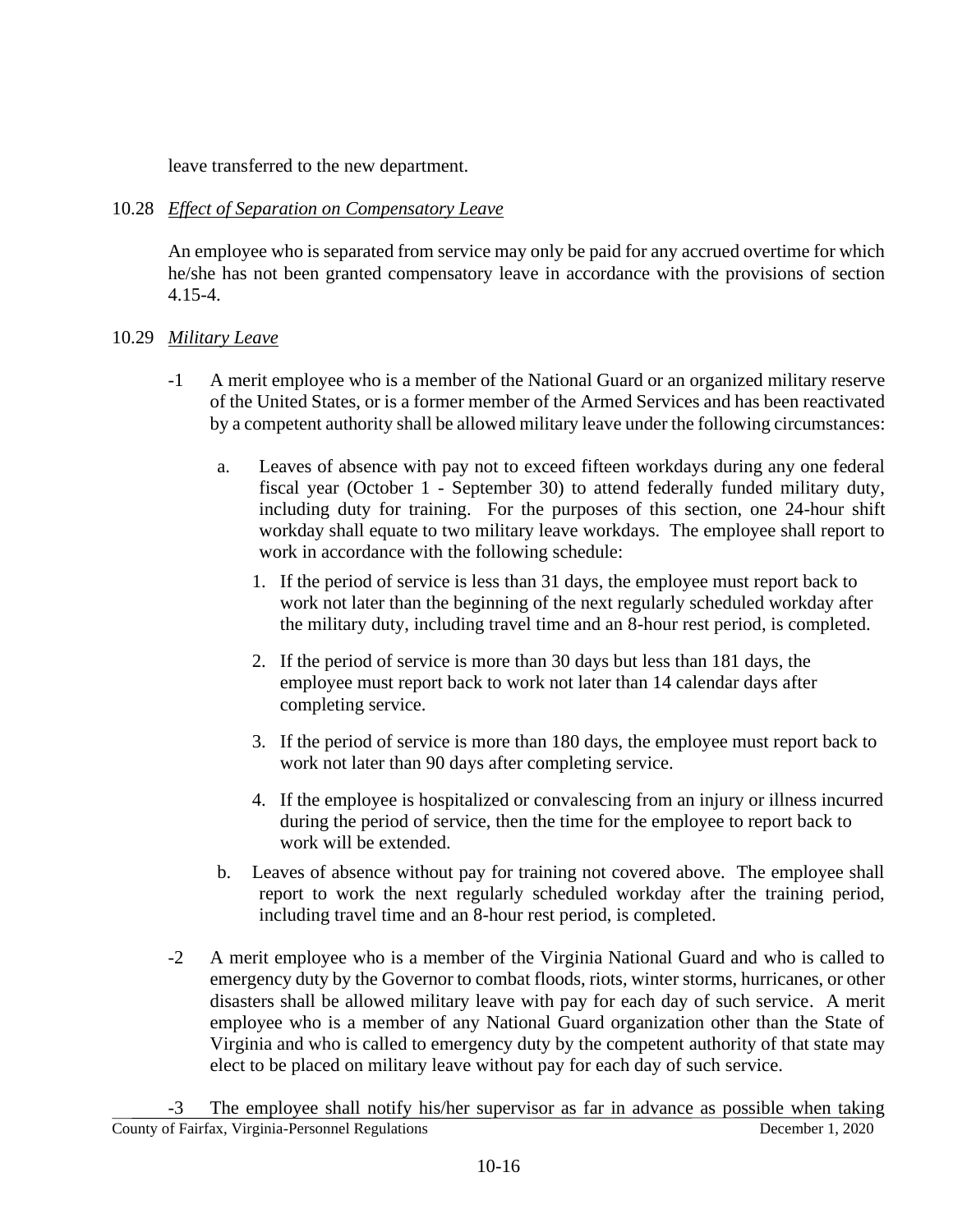military leave. The employee's notice may be either verbal or written. A copy of military orders may be requested but cannot be required. Failure to notify the County in advance shall not deprive the employee of rights and benefits.

- -4 An employee who leaves the County service in order to join the military forces of the United States or who is inducted into such service has resigned and is not considered to be on military leave. (Section 9.2-5).
- -5 In the event of any conflict between County regulations and federal or state law, the latter shall take precedence.

## 10.30 *Civil Leave*

A merit employee shall be given time off without loss of pay when performing jury duty, when subpoenaed or requested to appear before a court, public body or commission except when the employee is a party to the suit, when performing emergency civilian duty in connection with national defense, or for the purpose of voting. Leave for the purpose of voting shall only be granted when the employee's work schedule prohibits voting before or after duty hours or through absentee balloting.

## 10.31 *Volunteer Activity Leave*

Volunteer activity leave may be used to participate in volunteer activities and initiatives to support the neighborhoods in which employees live and work to include educational and charitable institutions, religious/faith-based, and community service entities. Department heads or designees shall grant volunteer activity leave with pay to merit employees in accordance with the following provisions:

- -1 Full time merit employees shall be eligible to use up to 16 hours of volunteer activity leave per calendar year (24 hours for full time 24-hour shift fire protection employees). Merit employees scheduled to work less than 80 hours per pay period shall be eligible for voluntary activity leave on a pro-rated basis.
- -2 Voluntary activity leave may not be carried over from one calendar year to the next.
- -3 The amount of voluntary activity leave to be debited shall be computed on the basis of the exact number of hours an employee is scheduled to work in the period when the leave is taken.
- -4 Voluntary activity leave shall be debited in no less than one-tenth hour units.

### 10.32 *Leave Without Pay*

A department head or designee may grant a merit employee a leave without pay for a period not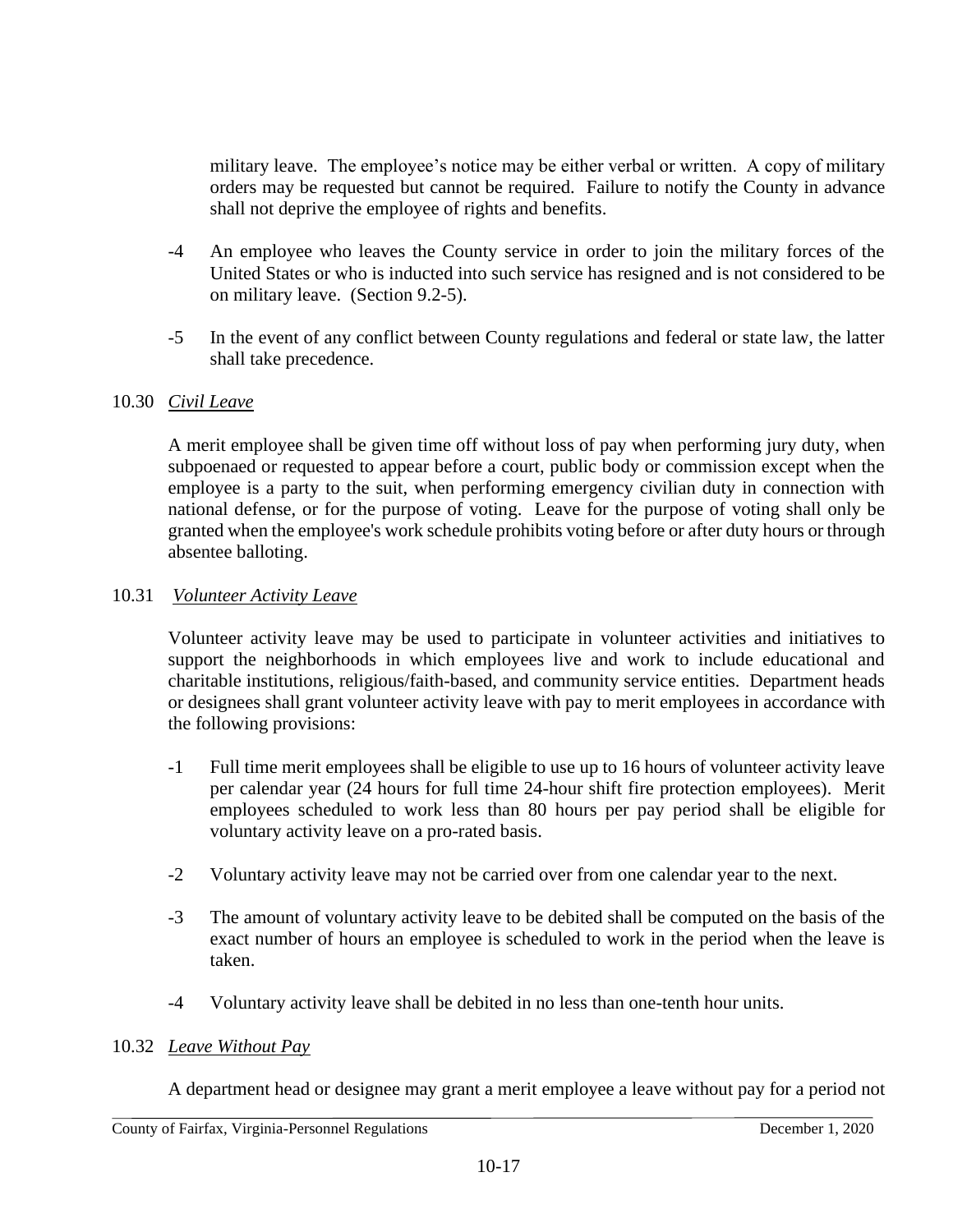to exceed one year, subject to the following conditions:

- -1 Leave without pay shall be granted only when it is in the interests of the County to do so. The interests of the employee shall be considered when he/she has shown by his/her record to be of more than average value to the County and when it is desirable to return the employee even at some sacrifice.
- -2 At the expiration of a leave without pay, the employee shall be reinstated in the position he/she vacated or in any other vacant position in the same class.
- -3 The employee does not earn leave while on leave without pay.
- -4 Failure on the part of the employee to report promptly at the expiration of a leave without pay may be cause for dismissal.

### 10.33 *Education Leave*

A merit employee engaged in professional or technical work may be granted a leave of absence with full or partial pay for enrollment in a special institute or course of study of direct benefit to the County service, at the discretion of the department head or designee**.**

Such leave may be granted on the assumption that the employee will remain with the County service for a reasonable period to be recommended by the department head or designee, upon completion of the institute or course of study.

### 10.34 *Holiday Leave*

- -1 The following holidays are observed by the County and shall be granted to merit employees with pay, unless such employees are required to be on scheduled duty.
	- a. New Year's Day (January 1);
	- b. Martin Luther King, Jr.'s Birthday (Third Monday in January);
	- c. George Washington's Birthday Presidents' Day (Third Monday in February);
	- d. Memorial Day (Last Monday in May);
	- e. Juneteenth Day (June 19)
	- f. Independence Day (July 4);
	- g. Labor Day (First Monday in September);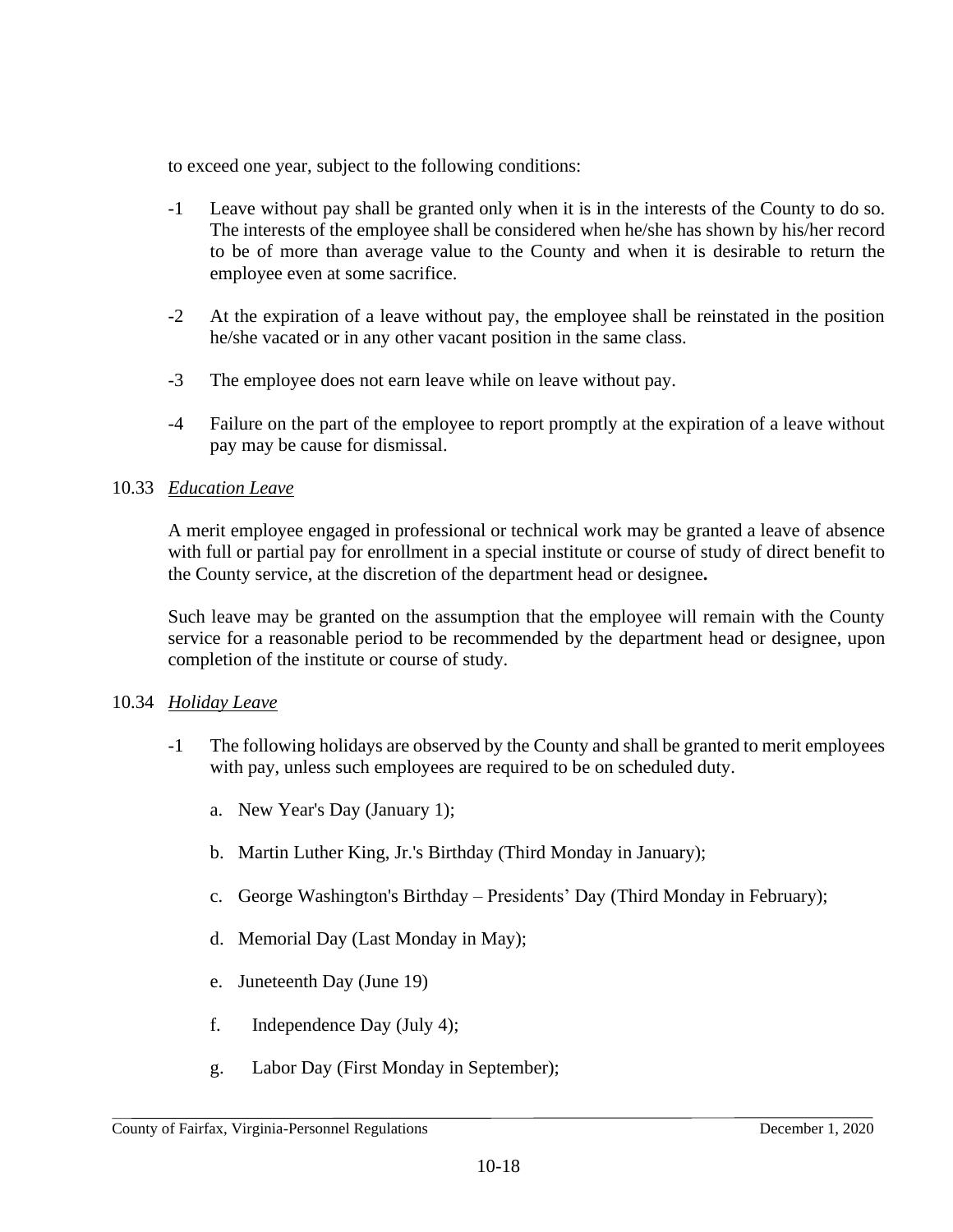- h. Election Day;
- i. Veteran's Day;
- j. Thanksgiving Day (Fourth Thursday in November);
- k. Fall Holiday (Friday after Thanksgiving);
- l. Christmas Eve (One-half day on December 24);
- m. Christmas Day (December 25);
- n. Inauguration Day (January 20, every fourth year) when it falls on a business day, Monday through Friday.
- -2 The County Executive may also set aside other days as holidays.

# 10.35 *Granting Holiday Leave*

The granting of holidays observed by the County shall be subject to the following provisions:

- -1 Holidays on a weekend. When a holiday falls on Saturday, it shall be observed on the preceding Friday. When a holiday falls on Sunday, the following Monday shall be observed as the holiday.
- -2 Holiday on scheduled workday
	- a. Holiday on scheduled workday; employee works**.** Employees who are required to work on a holiday (actual or County observed) shall be compensated for the time worked in accordance with the rules governing hours and overtime. Holiday compensation will be provided on an hour for hour basis for an employee's regular scheduled hours not to include overtime hours. If an employee who would not normally work the holiday, is scheduled to work to meet staffing or other operational needs, the employee is entitled to receive holiday compensation for hours worked not to exceed the number of his/her regularly scheduled hours.
	- b. Holiday on scheduled workday; employee does not work. Employees who are required to work on a holiday (actual or County observed) but do not work, shall be compensated as follows. Holiday compensation will be provided on an hour for hour basis up to the number of regularly scheduled hours for that day.
- -3 Holiday on scheduled day off. Within the policy established in the section on holiday leave, whenever one of the designated holidays falls on an employee's scheduled day off, the employee shall be granted either holiday pay or holiday compensatory time in accordance with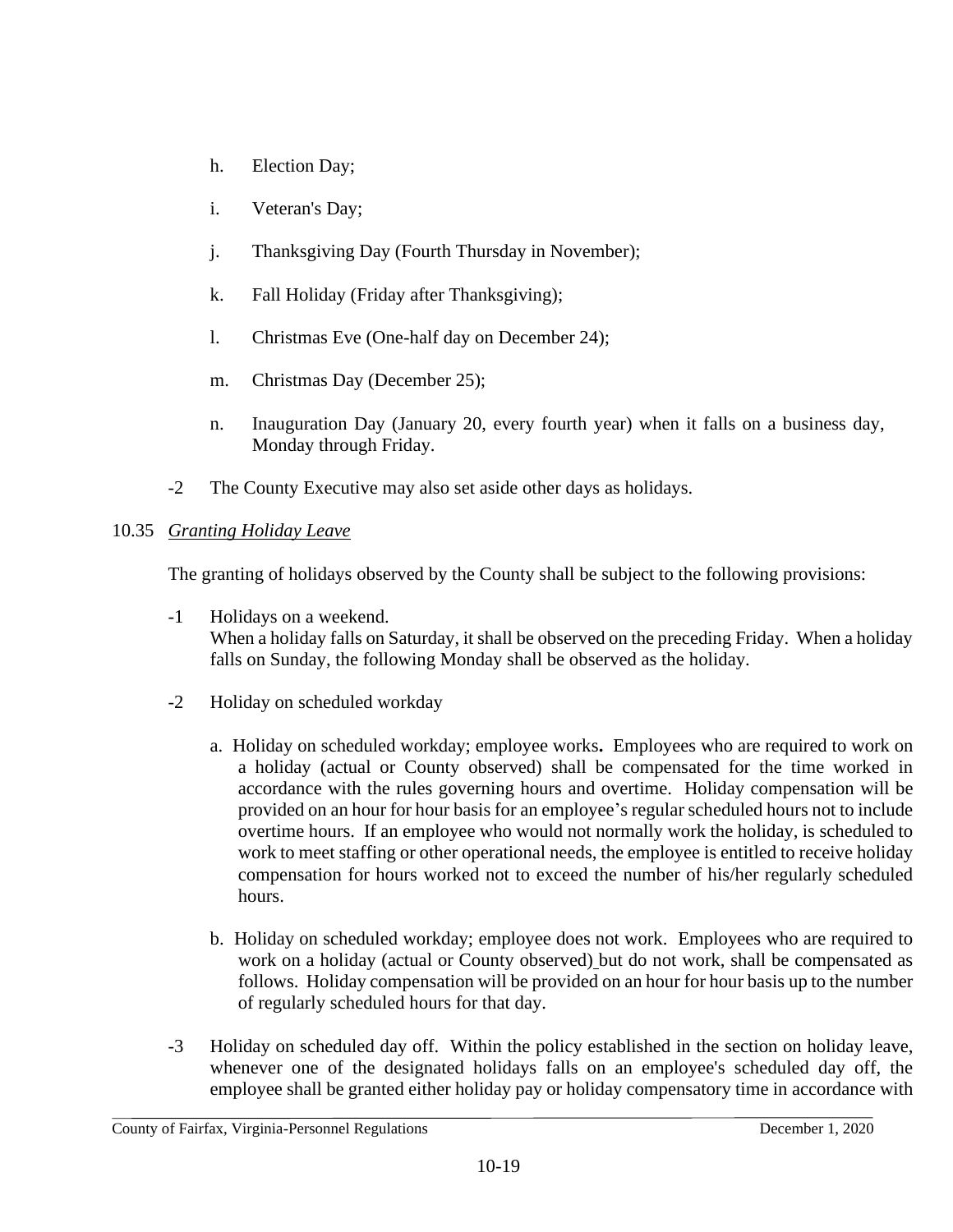the rules governing hours and overtime. To receive holiday compensation on an actual holiday, an employee must be directed by his/her supervisor to work due to staff shortage or other operational necessity.

- -4 Holidays for merit part-time employees. Part-time merit employees shall be granted holiday time off with pay on a pro-rated basis regardless of the number of hours scheduled on the day a holiday falls computed at the rate of one-tenth of an hour times the employees bi-weekly scheduled hours.
- -5 Holidays during paid leave. A holiday falling within a period of paid leave shall not be counted as a workday in computing the amount of leave debited.
- -6 Holiday during unpaid leave. When a holiday falls within a period of leave without pay, the employee shall be granted either holiday pay or holiday compensatory time in accordance with the rules governing hours and overtime.
- -7 Appointment on a holiday. The appointment of a merit employee shall not be affected on a holiday except when the employee works that day.

## 10.36 *Administrative Leave*

- -1 Administrative leave shall be any paid leave authorized by the County Executive, which is not otherwise classified by these Regulations.
- -2 Administrative leave will normally<sup>1</sup> be granted to any full-time or part-time employee by an appointing authority or the County Executive for any of the following reasons:
	- a. Where an employee is required to appear before a public body, public agency, board or commission during normal working hours on matters relating to County business.
	- b. For the attendance in an official capacity during normal working hours as a representative of the County at meetings, symposiums, conferences, conventions or hearings.
	- c. During the investigation of an alleged improper act by an employee which may result in formal disciplinary actions and/or when the retention of the employee on an active duty status may be detrimental to the interests of the County or injurious to the employee, his/her fellow workers or the general public, Administrative Leave for this purpose will not exceed ten business days without prior approval of the County Executive. A memorandum to the Human Resources Director will be submitted by the department head or designee giving details of the Administrative Leave for all situations covered by this paragraph. In lieu of the use of Administrative Leave for

<sup>1</sup> Exceptions to be justified and made a matter of record.

County of Fairfax, Virginia-Personnel Regulations December 1, 2020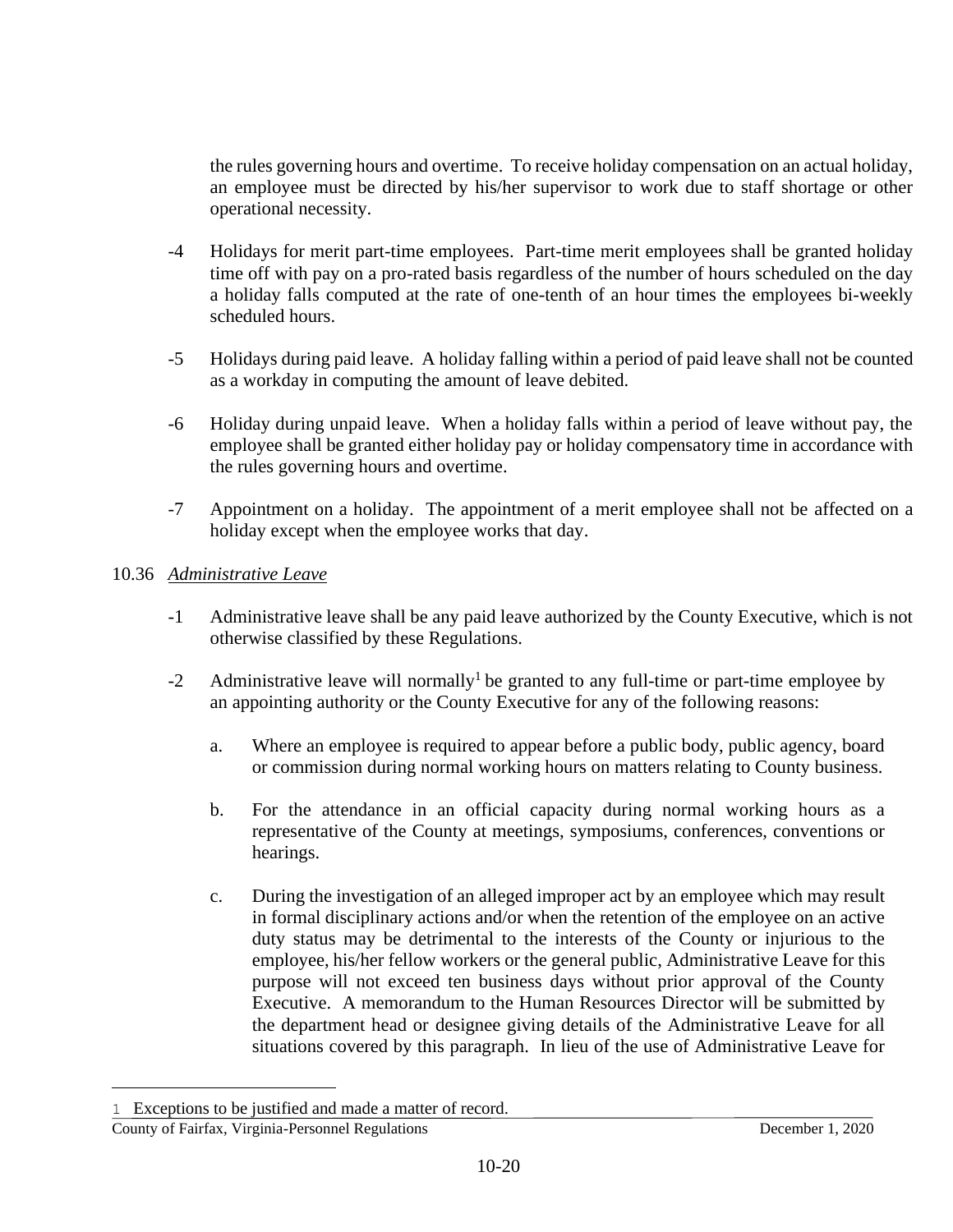situations of this type, a department head or designee may temporarily assign the employee to other duties.

- d. For participation in the blood donor program for which purpose up to four hours may be granted, at the discretion of department head or designee, for each recuperative purpose.
- e. For the purpose of undergoing a medical examination as may be required by the employee's department head or designee.
- f. To recognize long term service to general county employees who earn length of service awards of 20, 25, 30, 35, 40 and 45 years or more shall be eligible for two days of administrative leave (24 hours for 24-hour shift firefighters) in the year after they have qualified for the length of service award.
- g. To recognize outstanding performance such as Outstanding Performance Awards or Team Excellence Awards. The number of hours received for Outstanding Performance Awards or Team Excellence Awards shall be equal to one day of administrative leave (12 hours for 24-hour shift firefighters).
- h. For officers of the Employees Advisory Council and employee organizations, who participate in payroll dues deduction to attend conventions and training related to employee relations. Administrative Leave for this purpose shall not exceed 30 workdays (240-hours) per year per employee organization. In the accrual of hours toward the 240-hour limit, one 24-hour shift shall equate to 16 hours of administrative leave. Employees must submit such leave requests as far in advance as possible and provide written verification upon return to duty of attendance at the convention or employee relations training. Respective employee group leaders are accountable for monitoring and ensuring compliance with this policy.
- i. When a non-Office of Elections employee volunteers to work for *Fairfax County's*  Office of Elections on an election day or completes training for election volunteer workers.
- -3 In addition to the provisions of paragraph -2 above, Administrative Leave may be granted to any full-time or part-time employee by the County Executive or his/her designee for any of the following reasons:
	- a. Breakdown of essential facility services such as heating, air conditioning, or water or other problems wherein facilities must be closed and employees released early from work or not required to report to work.
	- b. Breakdowns of equipment making it impossible to accomplish assigned tasks.